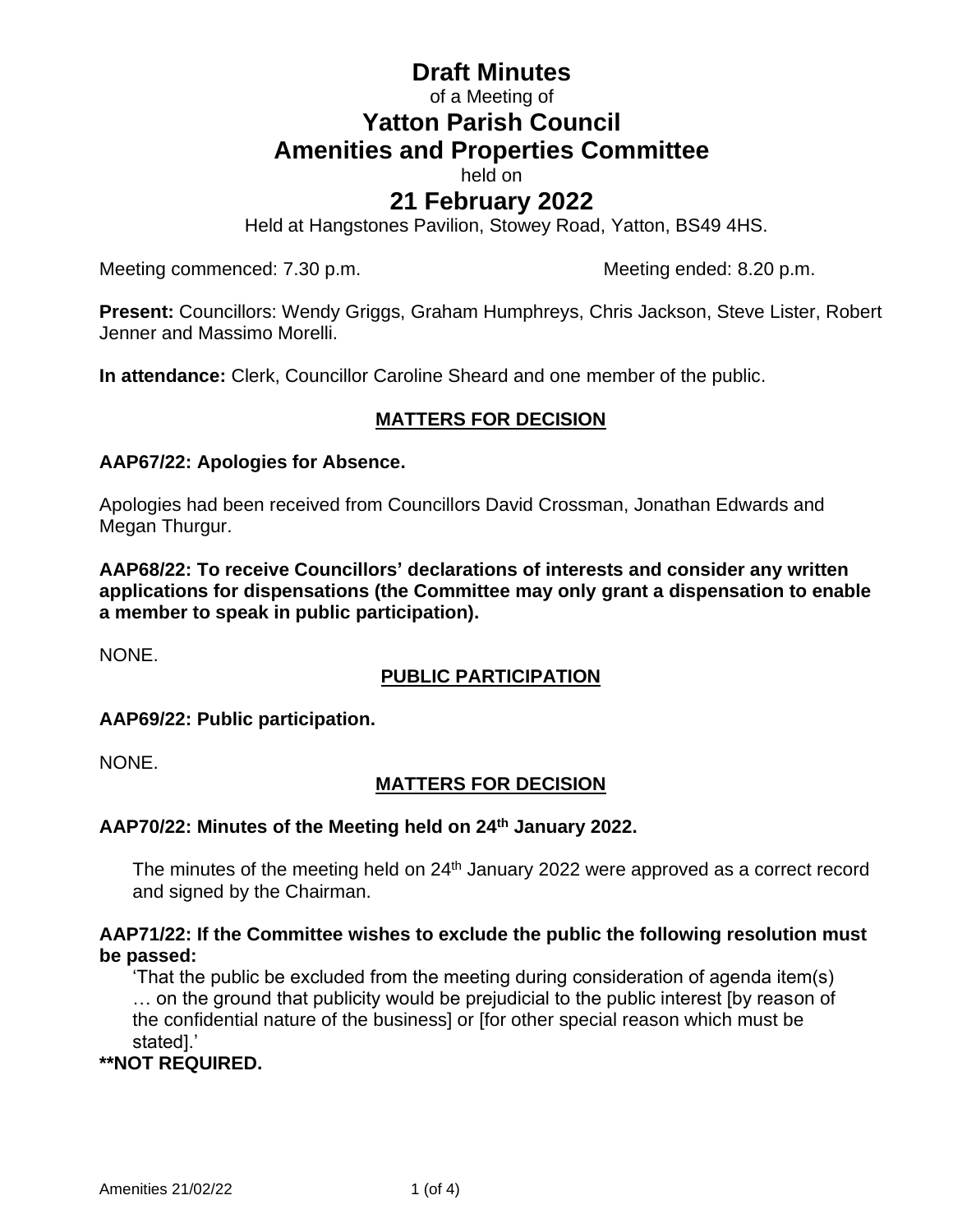## **AAP72/22: Parish Gardener and Groundsmen Report. Agenda item 6.**

No report was available due to a combination of illness and annual leave.

#### **AAP73/22 To consider a new flagpole in Glebelands.**

Members discussed the principle of a new flagpole and instructed the Clerk to research the design, installation and costs for a replacement pole and bring this back to the next suitable meeting.

#### **AAP74/22: To discuss parish streetlight maintenance and quotes for repairs to lights on Kingston Bridge and Henley Park.**

The Clerk had found great difficulty in gaining a formal arrangement with the current provider of street lighting maintenance and in addition a very slow level of service for repairs. The company quoting had been used by another parish who had recommended them as being thorough and prompt in the service they had provided for the past year. This Parish had a very similar number of lights and they had now instructed a three year contract with the company. The Committee discussed the options offered for a maintenance contract for the parish streetlights and concluded as follows:

**RESOLVED:** to instruct Weston Rail Services to carry out two six monthly checks of all the lights starting in March/April 2022 and again in September/October 2022 at a cost of £2,590. The contract would be reviewed again in the winter 2022/23.

## **AAP75/22: To progress the Queens Platinum Jubilee Celebration ideas including the drinking and bottle filling water fountain.**

The Clerk had contacted the Music Society about possible bands to play at the potential Picnic in the Park event. They had also contacted the 'One Note' shop in the Parish who could only provide someone on Sunday 5<sup>th</sup> June. It was also proving difficult to get the number of musicians in the bands together for that date too. The alternative dates of the  $2^{nd}$  and  $3^{rd}$  June were going to be sought but as it was half term that also may prove difficult.

The Committee discussed and concluded that a date needed to be set soon. The Clerk was to explore dates with the bands for other weekends in June early July before the school holidays commenced. The Cricket Club had also held an event last summer with music and this was also to be explored along with the Lions availability to provide a barbecue. This would be brought back to Full Council March 7<sup>th</sup> to try and set a date.

The Committee discussed the idea of a Jubilee themed scarecrow event that would coincide with the run up to the Jubilee weekend. It was concluded that this was pursued by Councillor Steve Lister in conjunction with the schools. The Clerk was to gain costs for the drinking and bottle filling water fountain, install costs and a plaque.

The Committee concluded they wanted the village green benches which were to be commemorated to the Jubilee installed by the beginning of June.

## **AAP76/22: To receive the Clerk's report. (Agenda Item 10).**

i) The flagpole at the War Memorial that the Committee approved at the last meeting does require full planning permission.